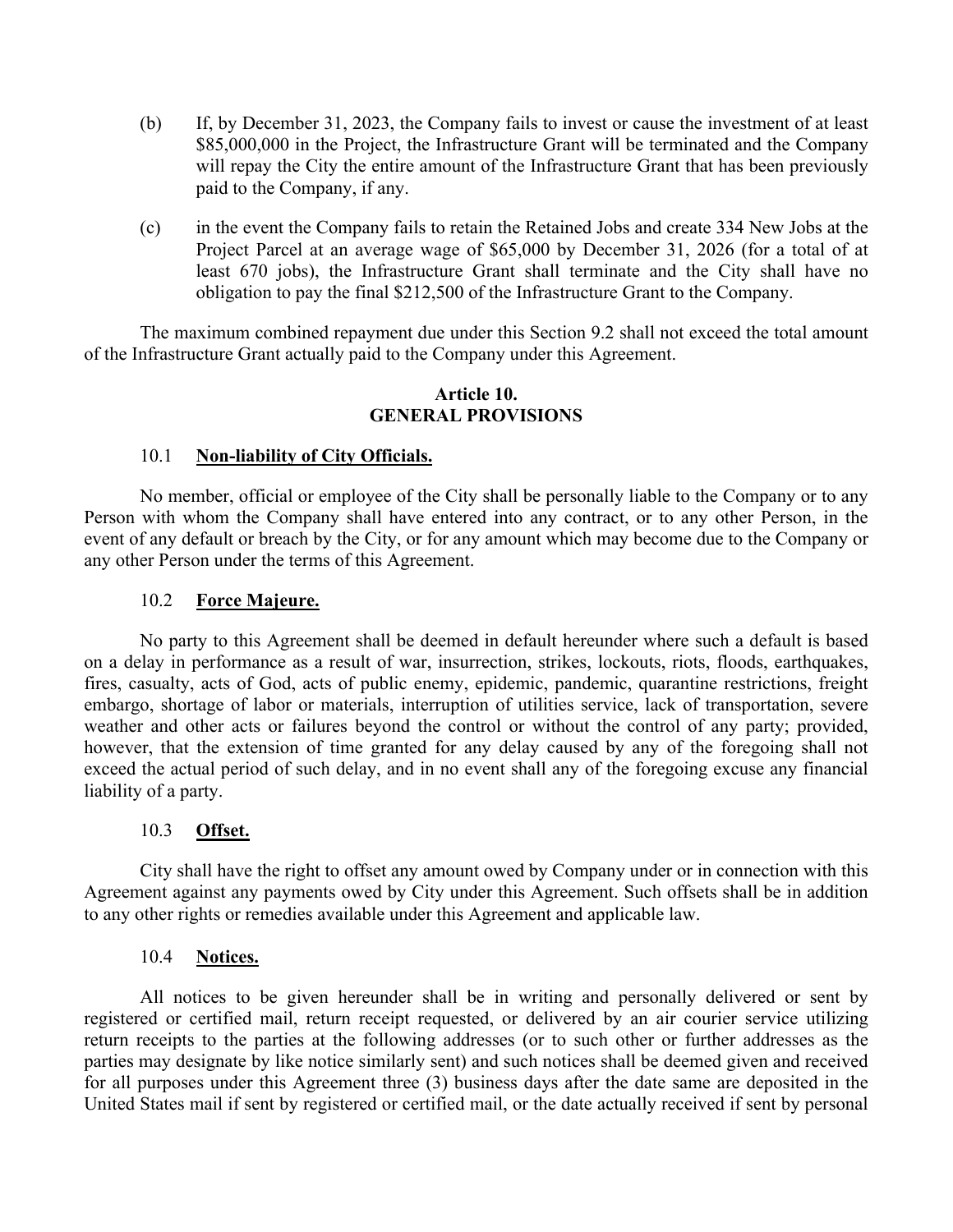delivery or air courier service, except that notice of a change in address shall be effective only upon receipt.

(a) the City:

Economic Development Officer Office of Economic Development 117 West Duval Street, Suite 275 Jacksonville, Florida 32202

With a copy to:

City of Jacksonville Office of the General Counsel City Hall-St. James Building 117 West Duval Street, Suite 480 Jacksonville, Florida 32202

(b) The Company:

The Boeing Company 100 Boeing Way MC 721B-L300 Titusville, FL 32780 Attn: Emmanuel Tormes

#### 10.5 **Time.**

Time is of the essence in the performance by any party of its obligations hereunder.

#### 10.6 **Entire Agreement.**

This Agreement constitutes the entire understanding and agreement between the parties and supersedes all prior negotiations and agreements between them with respect to all or any of the matters contained herein.

#### 10.7 **Amendment.**

This Agreement may be amended by the parties hereto only upon the execution of a written amendment or modification signed by the parties. Notwithstanding the foregoing, the Economic Development Officer of the OED is authorized on behalf of the City to approve, in his or her sole discretion, any "technical" changes to this Agreement. Such "technical" changes include without limitation non-material modifications to legal descriptions and surveys, ingress and egress, easements and rights of way, performance schedules (provided that no performance schedule may be extended for more than one year unless required to align the Performance Schedule with any changes to performance schedules set forth in the State Agreement), and design standards, as long as such modifications do not involve any increased financial obligation or liability to the City.

> **Revised On File Page 15 of 32**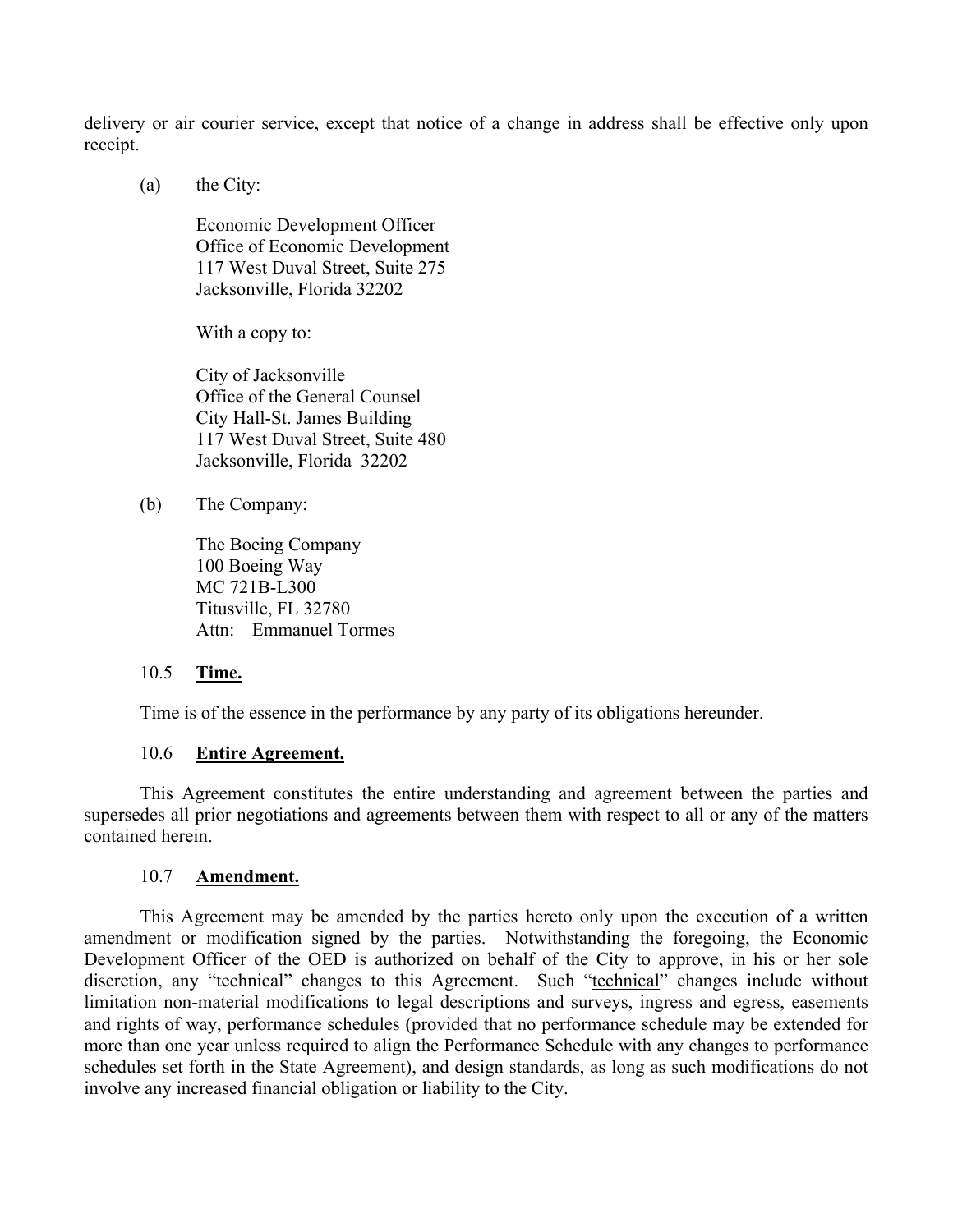#### 10.8 **Waivers.**

Except as otherwise provided herein, all waivers, amendments or modifications of this Agreement must be in writing and signed by all parties. Any failures or delays by any party in insisting upon strict performance of the provisions hereof or asserting any of its rights and remedies as to any default shall not constitute a waiver of any other default or of any such rights or remedies. Except with respect to rights and remedies expressly declared to be exclusive in this Agreement, the rights and remedies of the parties hereto are cumulative, and the exercise by any party of one or more of such rights or remedies shall not preclude the exercise by it, at the same or different times, of any other rights or remedies for the same default or any other default by any other party.

#### 10.9 **Indemnification.**

Company shall indemnify, hold harmless and defend the City from and against, without limitation, any loss, claim, suit, action, damage, injury, liability, fine, penalty, cost, and expense of whatsoever kind or nature (including without limitation court, investigation and defense costs and reasonable expert and attorneys' fees and costs) related to any suits and actions of any kind brought against the City or other damages or losses incurred or sustained, or claimed to have been incurred or sustained, by any person or persons arising out of or in connection with: (i) any breach of any representation or warranty of Company contained or provided in connection with this Agreement; (ii) any breach or violation of any covenant or other obligation or duty of Company under this Agreement or under applicable law; (iii) any negligent act, error or omission, recklessness or intentionally wrongful conduct on the part of Company or those under its control that causes injury (whether mental or corporeal) to persons (including death) or damage to property, whether arising out of or incidental to Company's performance under this Agreement or relating to the Project, except to the extent caused by the sole negligence of the City. Nothing contained in this paragraph shall be construed as a waiver, expansion or alteration of the City's sovereign immunity beyond the limitations stated in Section 768.28, Florida Statutes.

This indemnification shall survive the expiration or termination (for any reason) of this Agreement and remain in full force and effect. The scope and terms of the indemnity obligations herein described are separate and apart from, and shall not be limited by any insurance provided pursuant to this Agreement or otherwise. The term "City" as used in this Section 10.9 shall include all City's members, officers, officials, employees and agents.

#### 10.10 **Severability.**

The invalidity, illegality or unenforceability of any one or more of the provisions of this Agreement shall not affect any other provisions of this Agreement, but this Agreement will be construed as if such invalid, illegal or unenforceable provision had never been contained herein.

#### 10.11 **Compliance with State and Other Laws.**

In the performance of this Agreement, the Company must comply with any and all applicable federal, state and local laws, rules and regulations, as the same exist and may be amended from time to time. Such laws, rules and regulations include, but are not limited to, Chapter 119, Florida Statutes (the Public Records Act) and Section 286.011, Florida Statutes, (the Florida Sunshine Law). If any of the obligations of this Agreement are to be performed by a subcontractor, the provisions of this Section shall be incorporated into and become a part of the subcontract.

> **Revised On File Page 16 of 32**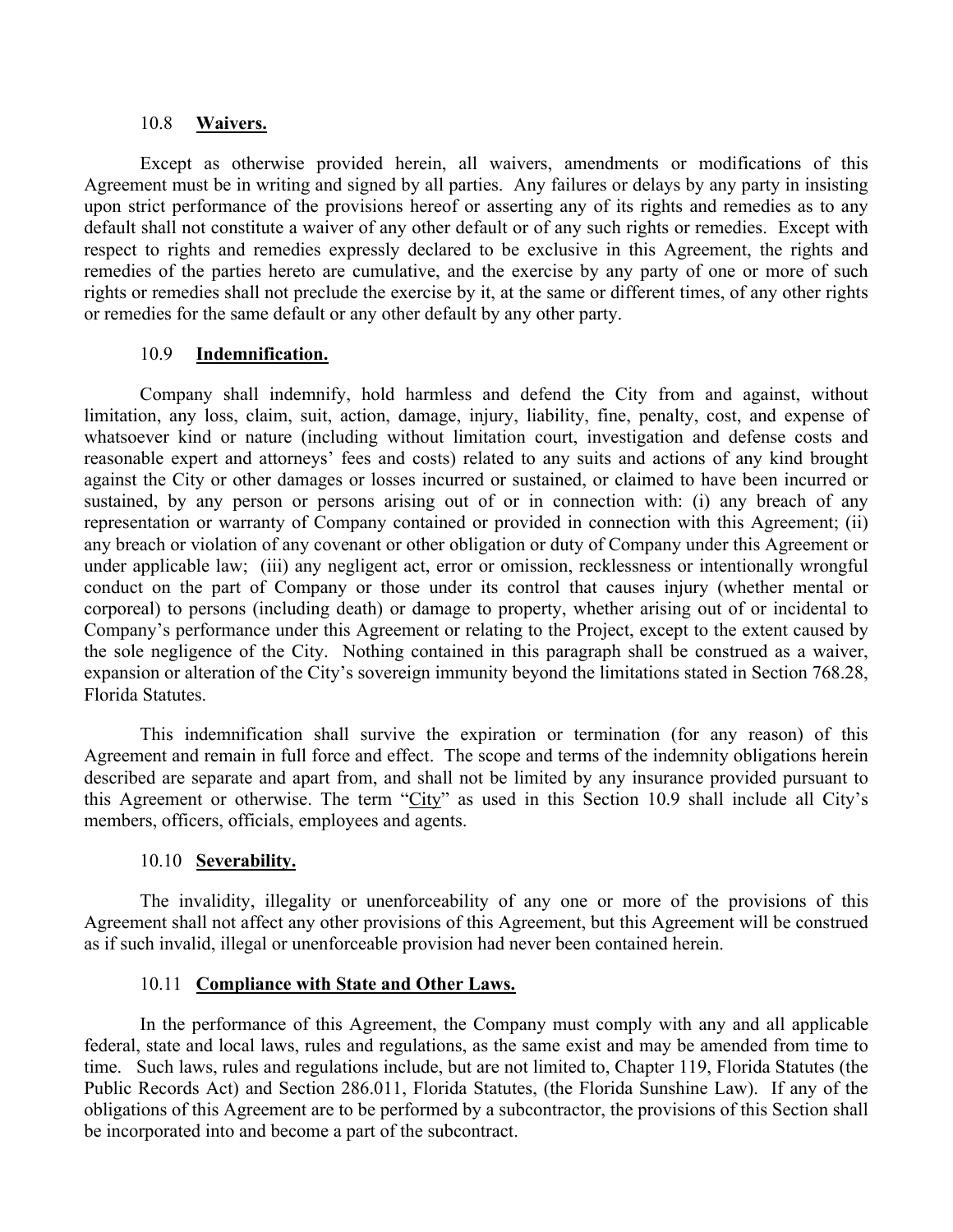#### 10.12 **Non-Discrimination Provisions.**

In conformity with the requirements of Section 126.404, *Ordinance Code*, the Company represents that it has adopted and will maintain a policy of non-discrimination against employees or applicants for employment on account of race, religion, sex, color, national origin, age or handicap, in all areas of employment relations, throughout the term of this Agreement. The Company agrees that, on written request, it will permit reasonable access to its records of employment, employment advertisement, application forms and other pertinent data and records, by the Executive Director of the Human Rights Commission, or successor agency or commission, for the purpose of investigation to ascertain compliance with the nondiscrimination provisions of this Chapter 126, Part 4 of the *Ordinance Code, provided however*, that the Company shall not be required to produce for inspection records covering periods of time more than one (1) year prior to the day and year first above written. The Company agrees that, if any of its obligations to be provided pursuant to this Agreement are to be performed by a subcontractor, the provisions of this Section 10.12 shall be incorporated into and become a part of the subcontract.

#### 10.13 **Contingent Fees Prohibited.**

In conformity with Section 126.306, *Ordinance Code*, the Company warrants that it has not employed or retained any company or person, other than a bona fide employee working solely for the Company, to solicit or secure this Agreement, and that it has not paid or agreed to pay any person, company, corporation, individual or firm, other than a bona fide employee working solely for the Company, any fee, commission, percentage, gift, or any other consideration, contingent upon or resulting from the award or making of this Agreement. For the breach or violation of these provisions, the City shall have the right to terminate this Agreement without liability and, at its discretion, to deduct from the contract price, or otherwise recover, the full amount of such fee, commission, percentage, gift or consideration.

#### 10.14 **Ethics.**

The Company represents that it has reviewed the provisions of the Jacksonville Ethics Code, as codified in Chapter 602, *Ordinance Code*, and the provisions of the Jacksonville Purchasing Code, as codified in Chapter 126, *Ordinance Code*.

#### 10.15 **Conflict of Interest.**

The parties will follow the provisions of Section 126.110, *Ordinance Code* with respect to required disclosures by public officials who have or acquire a financial interest in a bid or contract with the City, to the extent the parties are aware of the same.

#### 10.16 **Public Entity Crimes Notice.**

In conformity with the requirements of Section 126.104, *Ordinance Code* and Section 287.133, Florida Statutes, the Parties agree as follows:

The parties are aware and understand that a person or affiliate who has been placed on the State of Florida Convicted Vendor List, following a conviction for a public entity crime, may not submit a bid on a contract to provide any goods or services to a public entity; may not submit a bid on a contract with a public entity for the construction or repair of a public building or public work; may not submit bids on

> **Revised On File Page 17 of 32**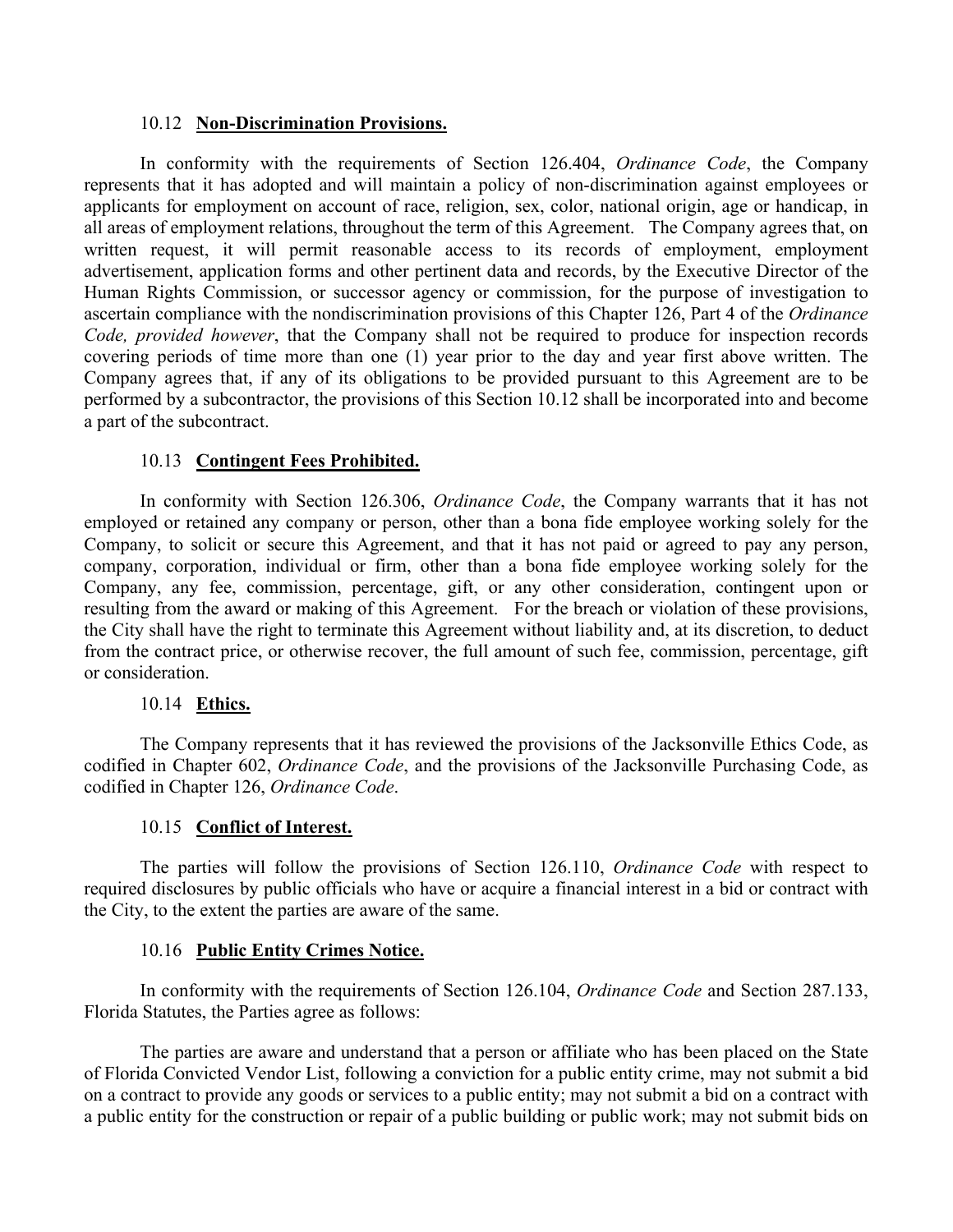leases of real property to a public entity; may not be awarded or perform work as a contractor, supplier, subcontractor, or consultant under a contract with any public entity; and may not transact business with any public entity, in excess of \$35,000.00, for a period of thirty-six (36) months from the date of being placed on the Convicted Vendor List.

## 10.17 **Survival.**

Any obligations and duties that by their nature extend beyond the expiration or termination of this Agreement shall survive the expiration or termination of this Agreement and remain in effect. Without limiting the foregoing, all obligations for the payment of fees or other sums accruing up to the expiration or termination of this Agreement and all provisions relating to the City's right to conduct an audit shall survive the expiration or termination of this Agreement.

## 10.18 **Incorporation by Reference.**

All exhibits and other attachments to this Agreement that are referenced in this Agreement are by this reference made a part hereof and are incorporated herein.

#### 10.19 **Order of Precedence.**

In the event of any conflict between or among the provisions of this Agreement and those of any exhibit attached hereto or of any amendment, the priority, in decreasing order of precedence shall be: 1) any fully executed amendment; 2) provisions in this Agreement; and 3) exhibits to this Agreement.

#### 10.20 **Counterparts.**

This Agreement may be executed in several counterparts, each of which shall be deemed an original, and all of such counterparts together shall constitute one and the same instrument.

## 10.21 **Independent Contractor.**

In the performance of this Agreement, the Company will be acting in the capacity of an independent contractor and not as an agent, employee, partner, joint venturer or association of the City. The Company and its employees or agents shall be solely responsible for the means, method, technique, sequences and procedures utilized by the Company in the performance of this Agreement.

## 10.22 **Retention of Records/Audit**

The Company agrees:

- (a) To establish and maintain books, records and documents (including electronic storage media) sufficient to reflect all income and expenditures of funds provided by the City under this Agreement.
- (b) To retain all client records, financial records, supporting documents, statistical records, and any other documents (including electronic storage media) pertinent to this Agreement for a period of six (6) years after completion of the date of final payment by the City under this Agreement, including auditable records pertaining to jobs filled by third-party employers. If an audit has been initiated and audit findings have not been resolved at the end of six (6) years, the records shall be retained until resolution of the audit findings or

**Revised On File Page 18 of 32**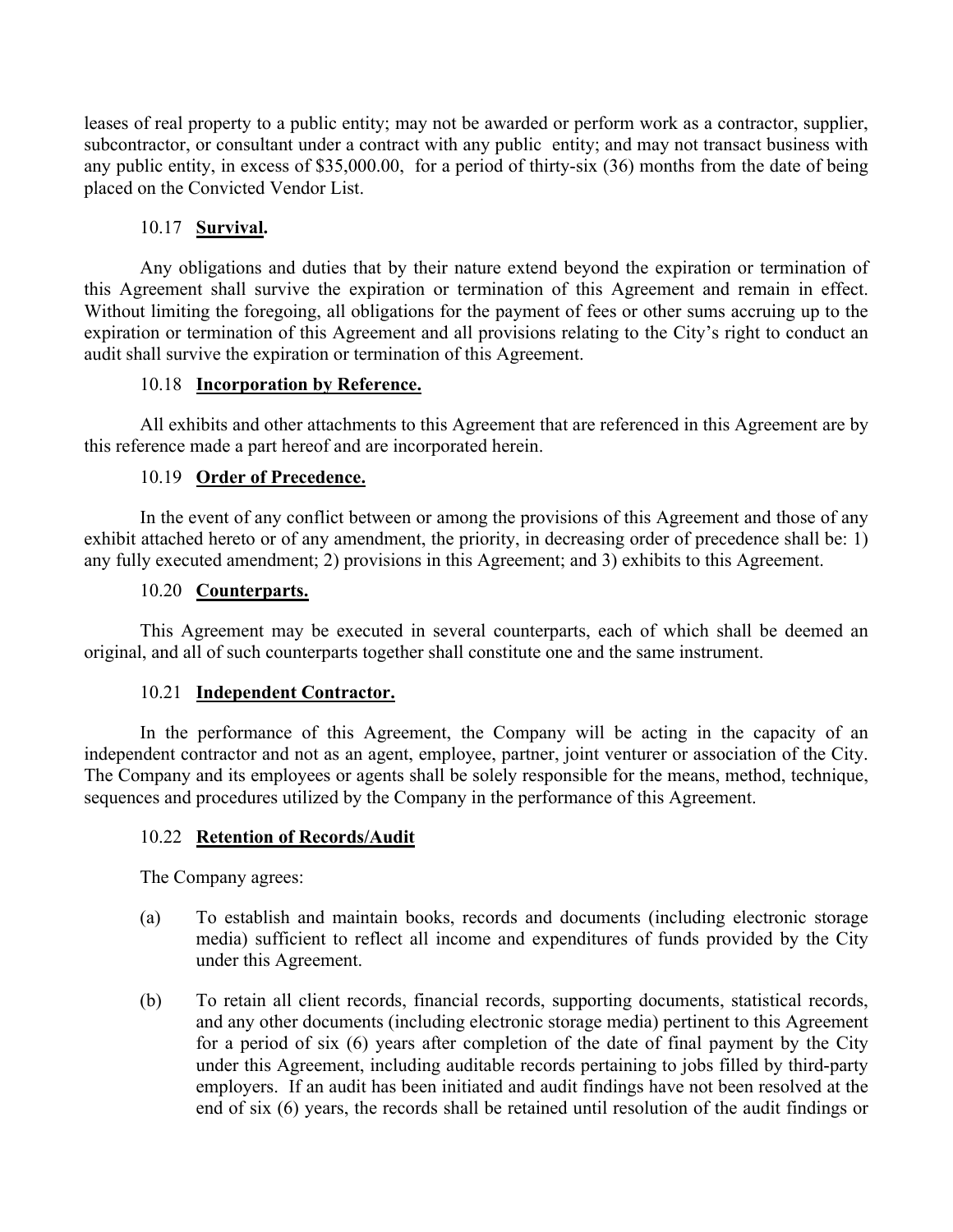any litigation which may be based on the terms of this Agreement, at no additional cost to the City.

- (c) Upon demand, at no additional cost to the City, to facilitate the duplication and transfer of any records or documents during the required retention period.
- (d) To assure that these records shall be subject at all reasonable times to inspection, review, copying, or audit by personnel duly authorized by the City, including but not limited to the City Council auditors.
- (e) At all reasonable times for as long as records are maintained, to allow persons duly authorized by the City, including but not limited to the City Council auditors, full access to and the right to examine any of the Company's contracts and related records and documents, regardless of the form in which kept.
- (f) To ensure that all related party transactions are disclosed to the City.
- (g) To include the aforementioned audit, inspections, investigations and record keeping requirements in all subcontracts and assignments of this Agreement.
- (h) To permit persons duly authorized by the City, including but not limited to the City Council auditors, to inspect and copy any records, papers, documents, facilities, goods and services of the Company which are relevant to this Agreement, and to interview any employees and subcontractor employees of the Company to assure the City of the satisfactory performance of the terms and conditions of this Agreement. Following such review, the City will deliver to the Company a written report of its findings and request for development by the Company of a corrective action plan where appropriate. The Company hereby agrees to timely correct all deficiencies identified in the corrective action plan.
- (i) If the result of any audit by the City establishes that the number of Retained Jobs, New Jobs, number of Permanent Jobs, or amount of private capital investment has been overstated by five percent (5%) or more, the entire expense of the audit shall be borne by the Company.
- (j) Additional monies due as a result of any audit or annual reconciliation shall be paid within thirty (30) days of date of the City's invoice.
- (k) Should the annual reconciliation or any audit reveal that the Company has overstated the number of Retained Jobs, New Jobs, number of Permanent Jobs, or amount of private capital investment, and the Company does not make restitution within thirty (30) days from the date of receipt of written notice from the City, then, in addition to any other remedies available to the City, the City may terminate this Agreement, solely at its option, by written notice to the Company.

#### 10.23 **Non-merger.**

None of the terms, covenants, agreements or conditions set forth in this Agreement shall be deemed to be merged with any deed conveying title to the Project Parcel.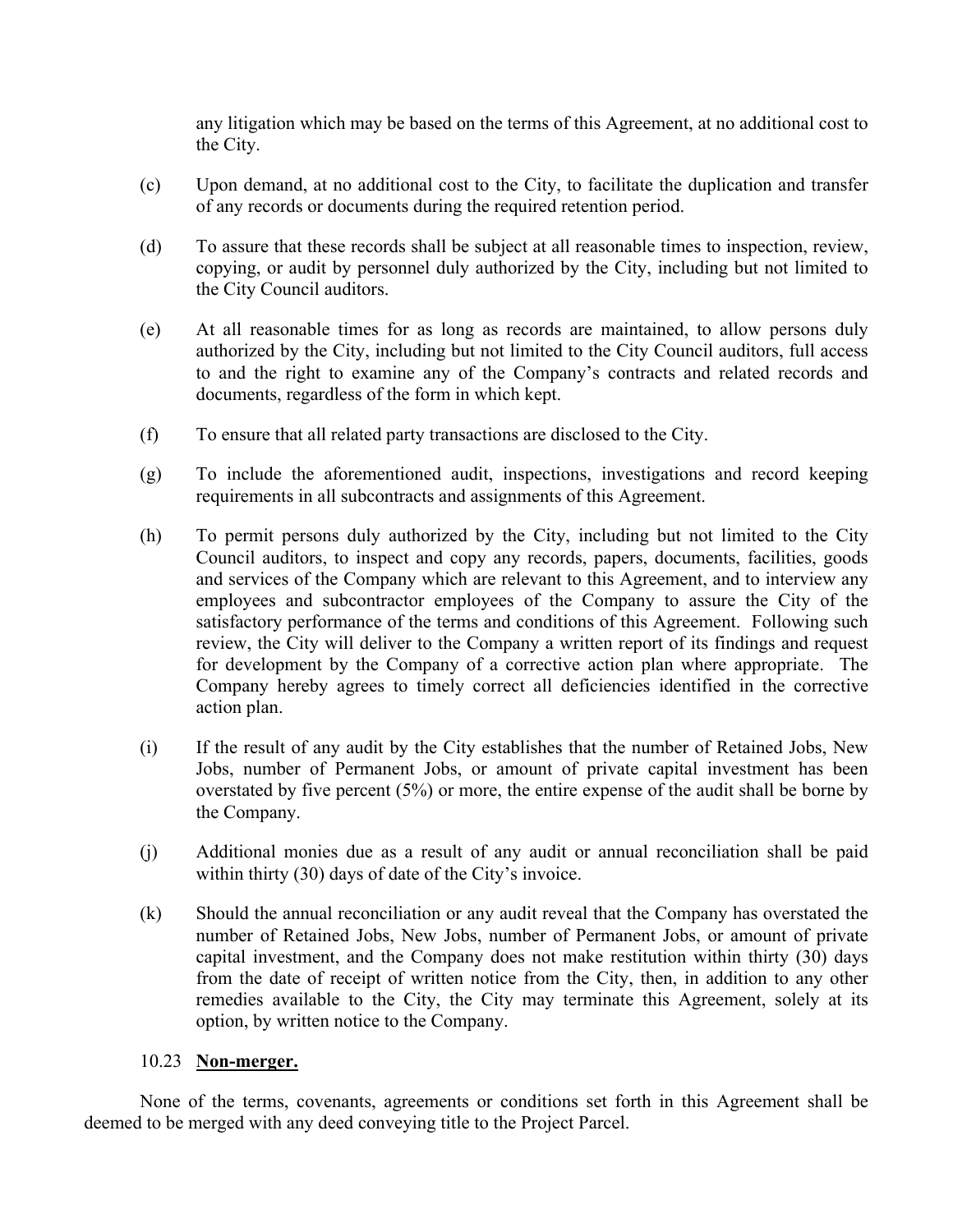#### 10.24 **Exemption of City.**

Neither this Agreement nor the obligations imposed upon the City hereunder shall be or constitute an indebtedness of the City within the meaning of any constitutional, statutory or charter provisions requiring the City to levy ad valorem taxes nor a lien upon any properties of the City. Payment or disbursement by the City of any loan or grant amount hereunder is subject to the availability of lawfully appropriated funds. If funds are not available pursuant to a lawful appropriation thereof by the City Council, this Agreement shall be void and the City shall have no further obligations hereunder.

#### 10.25 **Parties to Agreement; Successors and Assigns.**

This is an agreement solely between the City and Company. The execution and delivery hereof shall not be deemed to confer any rights or privileges on any person not a party hereto. This Agreement shall be binding upon Company and Company's successors and assigns, and shall inure to the benefit of the City and its successors and assigns. However, Company shall not assign, transfer or encumber its rights or obligations hereunder or under any document executed in connection herewith, without the prior written consent of the City , which consent may be withheld in the sole discretion of the City.

#### 10.26 **Venue; Applicable Law.**

The rights, obligations and remedies of the parties specified under this Agreement shall be interpreted and governed in all respects by the laws of the State of Florida. All legal actions arising out of or connected with this Agreement must be instituted in the Circuit Court of Duval County, Florida, or in the Federal District Court for the Middle District of Florida, Jacksonville Division. The laws of the State of Florida shall govern the interpretation and enforcement of this Agreement. Each party shall be responsible for the payment of its own attorneys' fees and costs incurred in connection with the enforcement of the terms of this Agreement.

#### 10.27 **Civil Rights.**

The Company agrees to comply with all of the terms and requirements of the Civil Rights Act of 1964, as amended, and the Civil Rights Act of 1968, as amended, and the antidiscrimination provisions of Chapter 126, Part 4, of the City Ordinance Code, and further agrees that in its operation under this Agreement it will not discriminate against anyone on the basis of race, color, age, disability, sex or national origin.

#### 10.28 **Further Assurances.**

Company will, on request of the City,

- (a) promptly correct any defect, error or omission herein or in any document executed in connection herewith (collectively the "Project Documents");
- (b) execute, acknowledge, deliver, procure, record or file such further instruments and do such further acts deemed necessary, desirable or proper by the City to carry out the purposes of the Project Documents and to identify and subject to the liens of the Project Documents any property intended to be covered thereby, including any renewals, additions, substitutions replacements, or appurtenances to the subject property;

**Revised On File Page 20 of 32**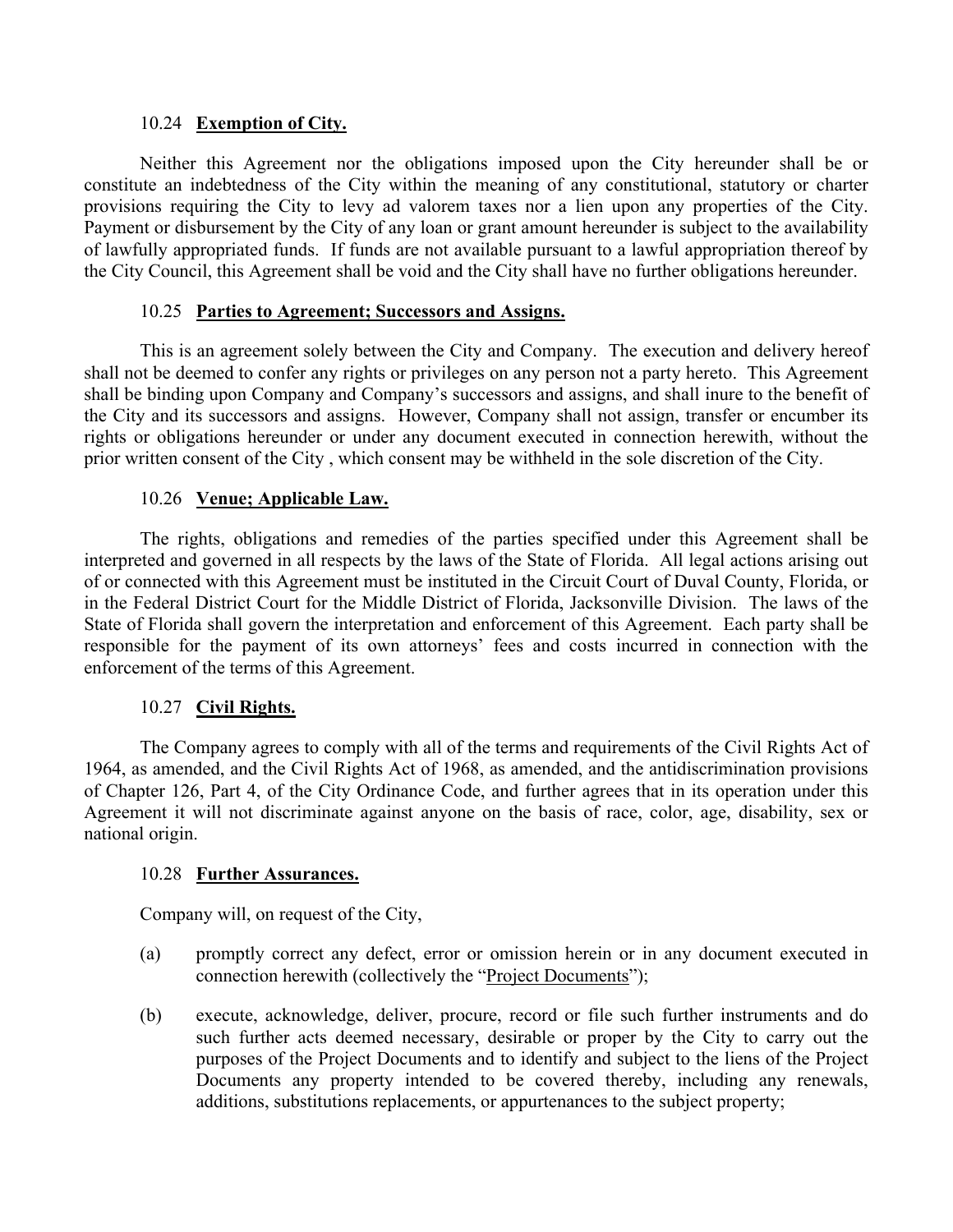- (c) execute, acknowledge, deliver, procure, file or record any documents or instruments deemed necessary, desirable or proper by the City to protect the liens or the security interest under the Project Documents against the rights or interests of third persons; and
- (d) provide such certificates, documents, reports, information, affidavits and other instruments and do such further acts deemed necessary, desirable or proper by the City to carry out the purposes of the Project Documents and this Agreement.

#### 10.29 **Exhibits.**

In the event of a conflict between any provisions of this Agreement and any exhibit attached to or referenced in this Agreement, the provisions of this Agreement shall govern.

#### 10.30 **Construction.**

All parties acknowledge that they have had meaningful input into the terms and conditions contained in this Agreement. Company further acknowledges that it has had ample time to review this Agreement and related documents with counsel of its choice. Any doubtful or ambiguous provisions contained herein shall not be construed against the party who drafted the Agreement. Captions and headings in this Agreement are for convenience of reference only and shall not affect the construction of this Agreement.

#### 10.31 **Further Authorizations.**

The parties acknowledge and agree that the Mayor of the City, or his designee, and the City's Corporation Secretary, or their respective designees, are hereby authorized to execute any and all other contracts and documents and otherwise take all necessary action in connection with this Agreement and the Resolution.

#### 10.32 **Attorney's Fees.**

Each party shall be responsible for its own attorneys' fees and costs in connection with any legal action related to this Agreement.

**IN WITNESS WHEREOF**, this Agreement is executed the day and year above written.

ATTEST:

## CITY OF JACKSONVILLE

By: James R. McCain, Jr. Corporation Secretary

 $By:$ Lenny Curry, Mayor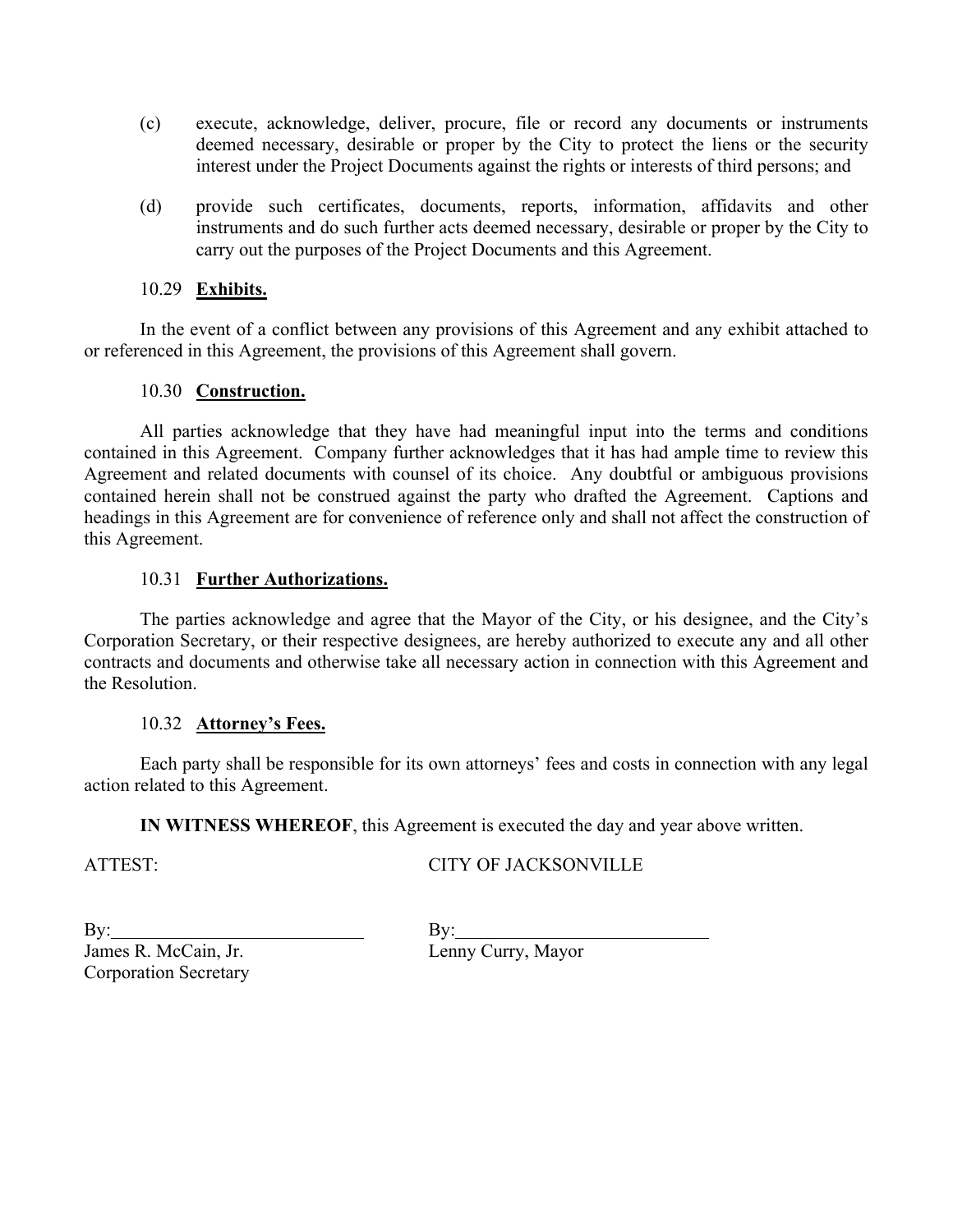WITNESS:

 $\overline{a}$ 

# THE BOEING COMPANY, a Delaware corporation

|             | ה ל.<br>ָט |  |
|-------------|------------|--|
| Print Name: | Name:      |  |
|             | Its:       |  |

Print Name:

Form Approved:

Office of the General Counsel

GC-#1407640-v8-Boeing\_Company\_EDA.doc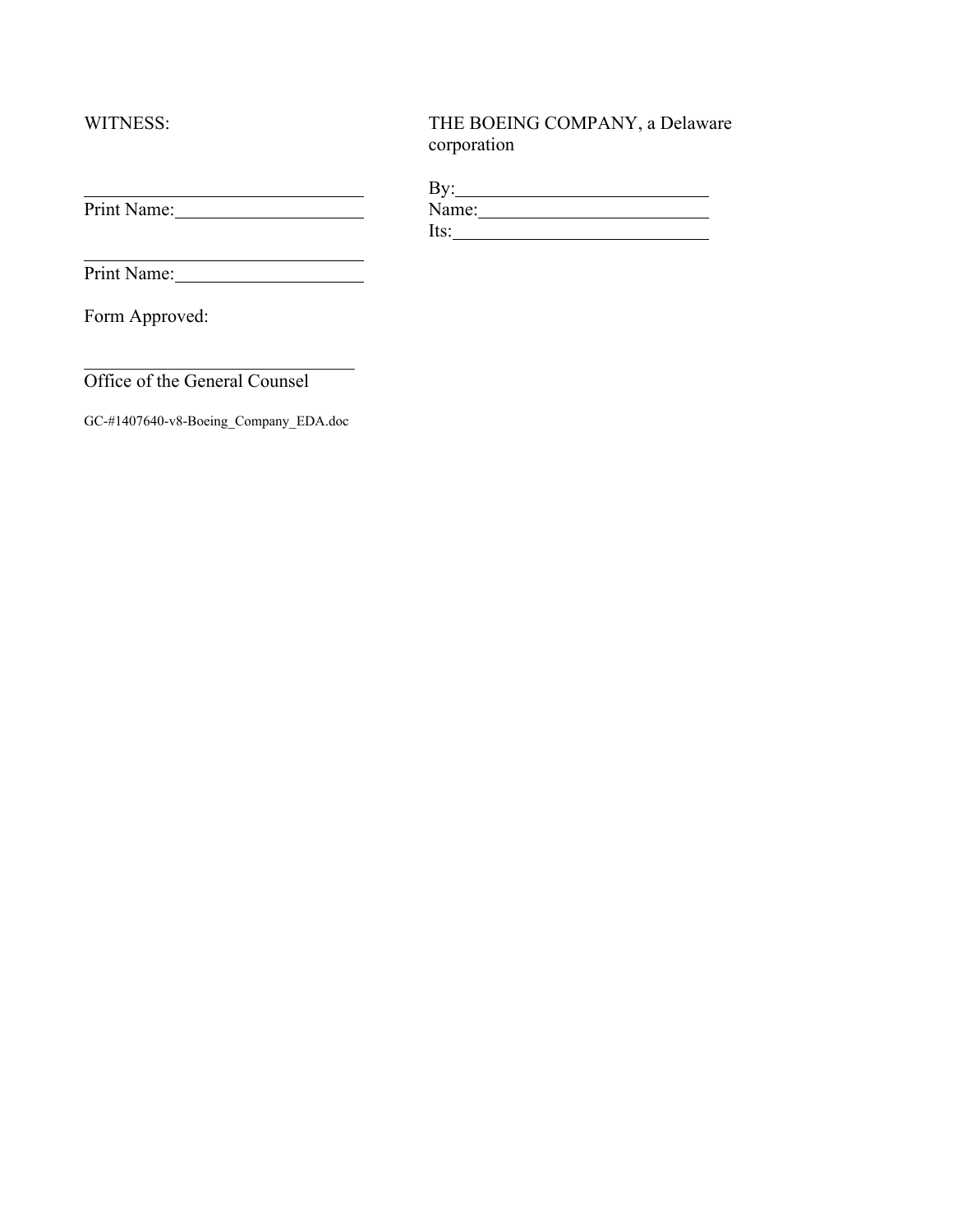**Encumbrance and funding information for internal City use:** 

**Account…………..** 

**Amount…………...\$** 

In accordance with Section 24.103(e), of the *Ordinance Code* of the City of Jacksonville, I do hereby certify that there is an unexpended, unencumbered and unimpounded balance in the appropriation sufficient to cover the foregoing agreement; *provided however*, this certification is not nor shall it be interpreted as an encumbrance of funding under this Contract. Actual encumbrance[s] shall be made by subsequent check request[s], as specified in said Contract.

> Director of Finance City Contract #

Contract Encumbrance Data Sheet follows immediately.

**Revised On File Page 23 of 32**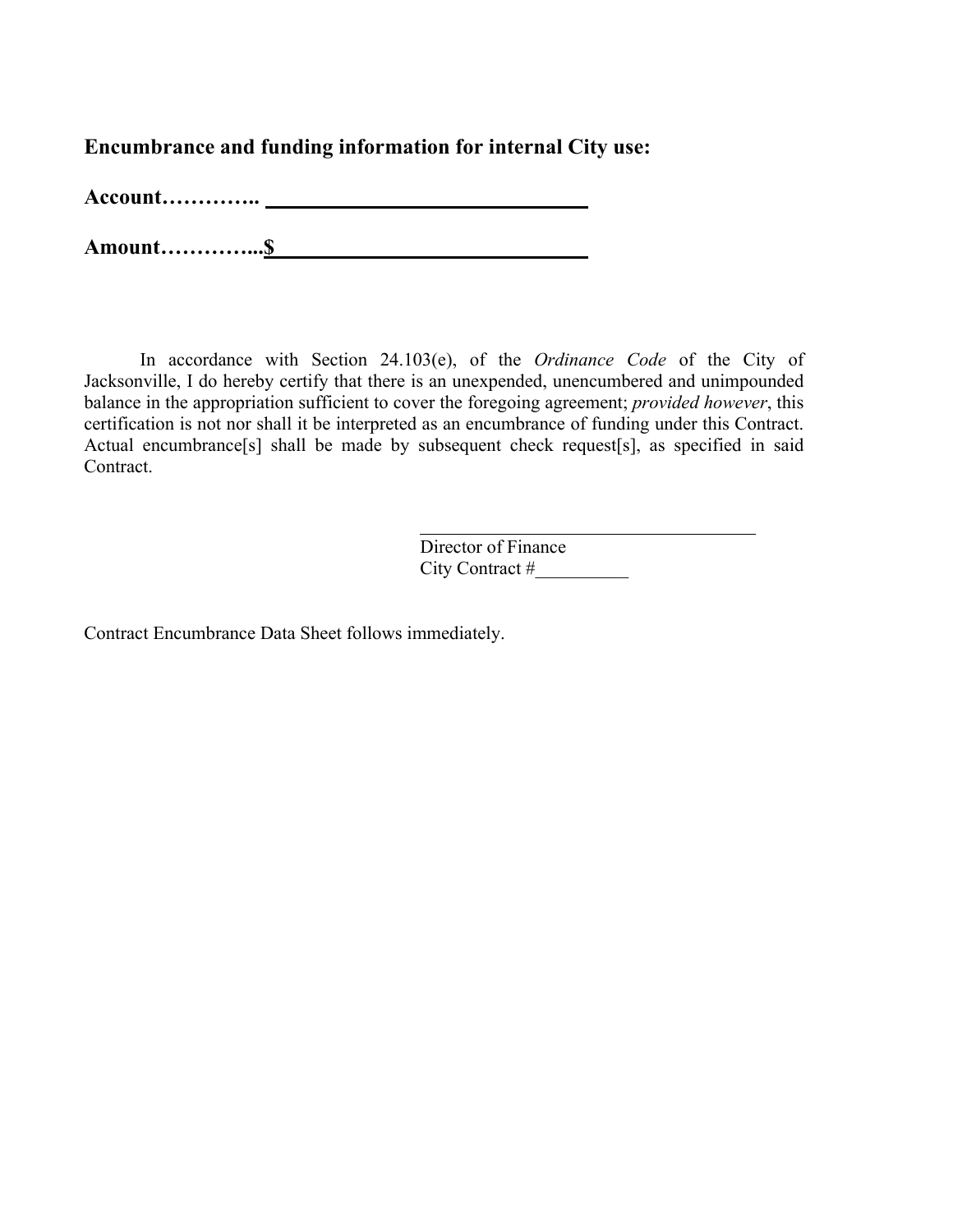## LIST OF EXHIBITS

Exhibit A Description of the Project Parcel

- Exhibit B JSEB Reporting Form
- Exhibit C Annual Survey
- Exhibit D Job Report
- Exhibit E Improvements
- Exhibit F Infrastructure Improvements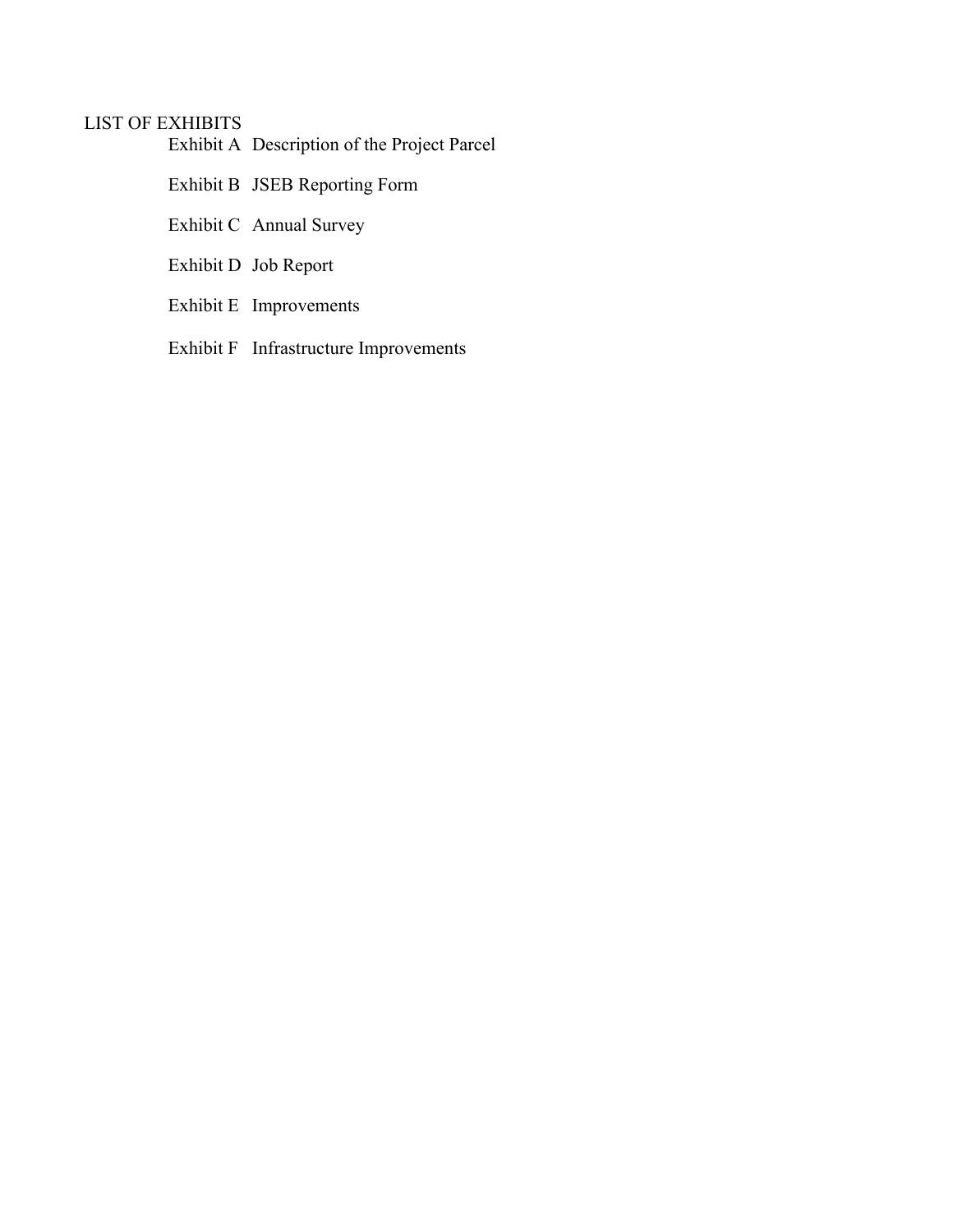#### **Exhibit A Description of Project Parcel**

That certain real property located comprised of approximately 57.5 acres located on the northeast side of the Cecil Airport airfield, adjoining Taxiway E and located generally at 5868 Approach Road, Jacksonville, FL 32221, being a portion of R.E. number 002249-0005.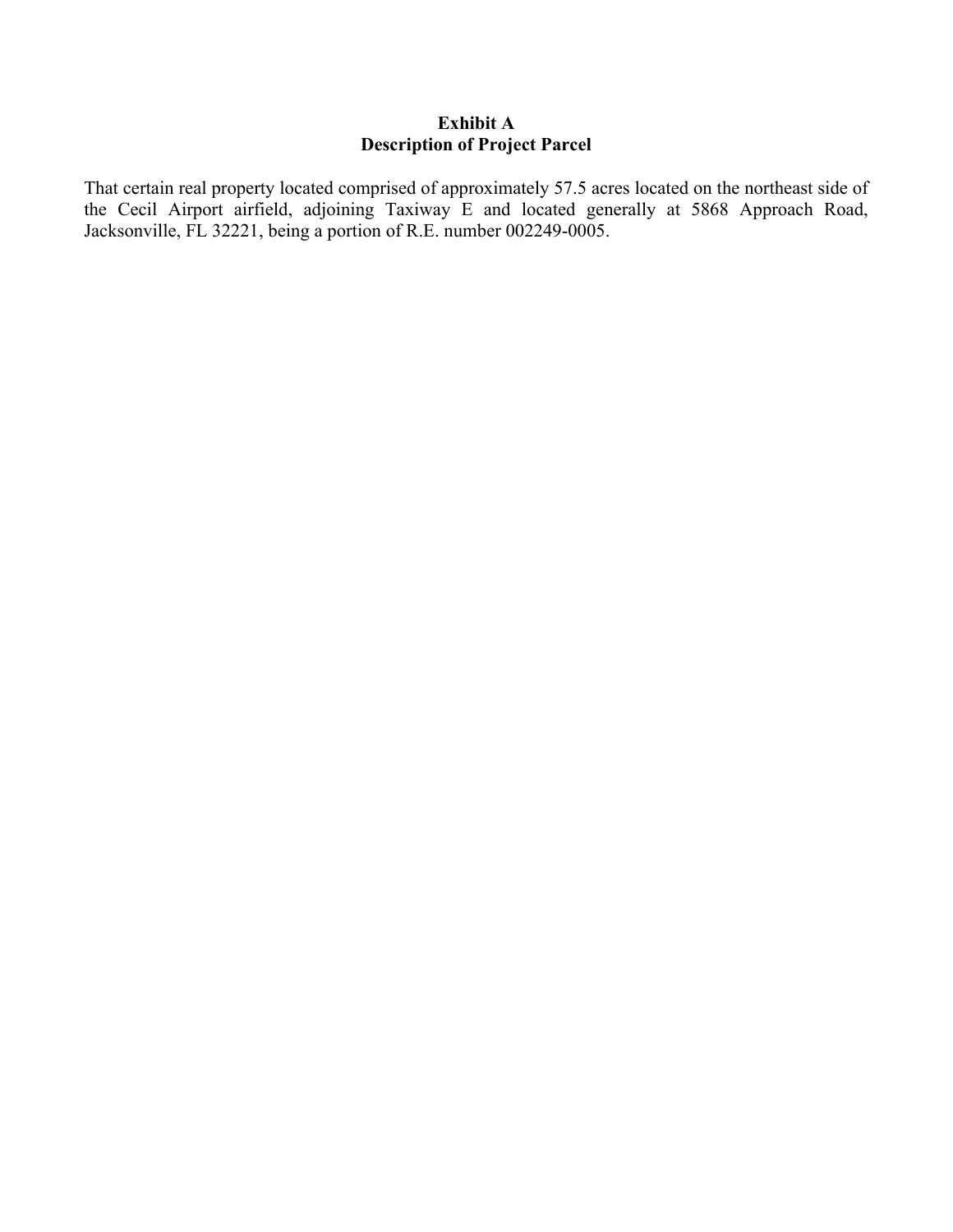# **Exhibit B JSEB Reporting Form**

Business:

Goal: \$

Contact:

Date:

| Date<br>Contract |                        | Ethnicity                                  | Scope of   | Contract              | Amount<br>Paid to | % of Work<br>Completed to |
|------------------|------------------------|--------------------------------------------|------------|-----------------------|-------------------|---------------------------|
| Awarded          | <b>Contractor Name</b> | (1)                                        | Work $(2)$ | Amount                | Date              | Date                      |
|                  |                        |                                            |            |                       |                   |                           |
|                  |                        |                                            |            |                       |                   |                           |
|                  |                        |                                            |            |                       |                   |                           |
|                  |                        |                                            |            |                       |                   |                           |
|                  |                        |                                            |            |                       |                   |                           |
|                  |                        |                                            |            |                       |                   |                           |
|                  |                        |                                            |            |                       |                   |                           |
|                  |                        |                                            |            |                       |                   |                           |
|                  |                        |                                            |            |                       |                   |                           |
|                  |                        |                                            |            |                       |                   |                           |
|                  |                        |                                            |            |                       |                   |                           |
|                  |                        |                                            |            |                       |                   |                           |
|                  |                        |                                            |            |                       |                   |                           |
|                  |                        |                                            |            |                       |                   |                           |
|                  |                        |                                            |            |                       |                   |                           |
|                  |                        | $(1)$ AA – African American                |            | (2) Examples: Masonry |                   |                           |
|                  |                        | HANA - Hispanic, Asian,<br>Native American |            | Painting              |                   |                           |
|                  |                        | WBE - Women                                |            | Site Clearing         |                   |                           |
|                  |                        | C - Caucasian                              |            | Electrical            |                   |                           |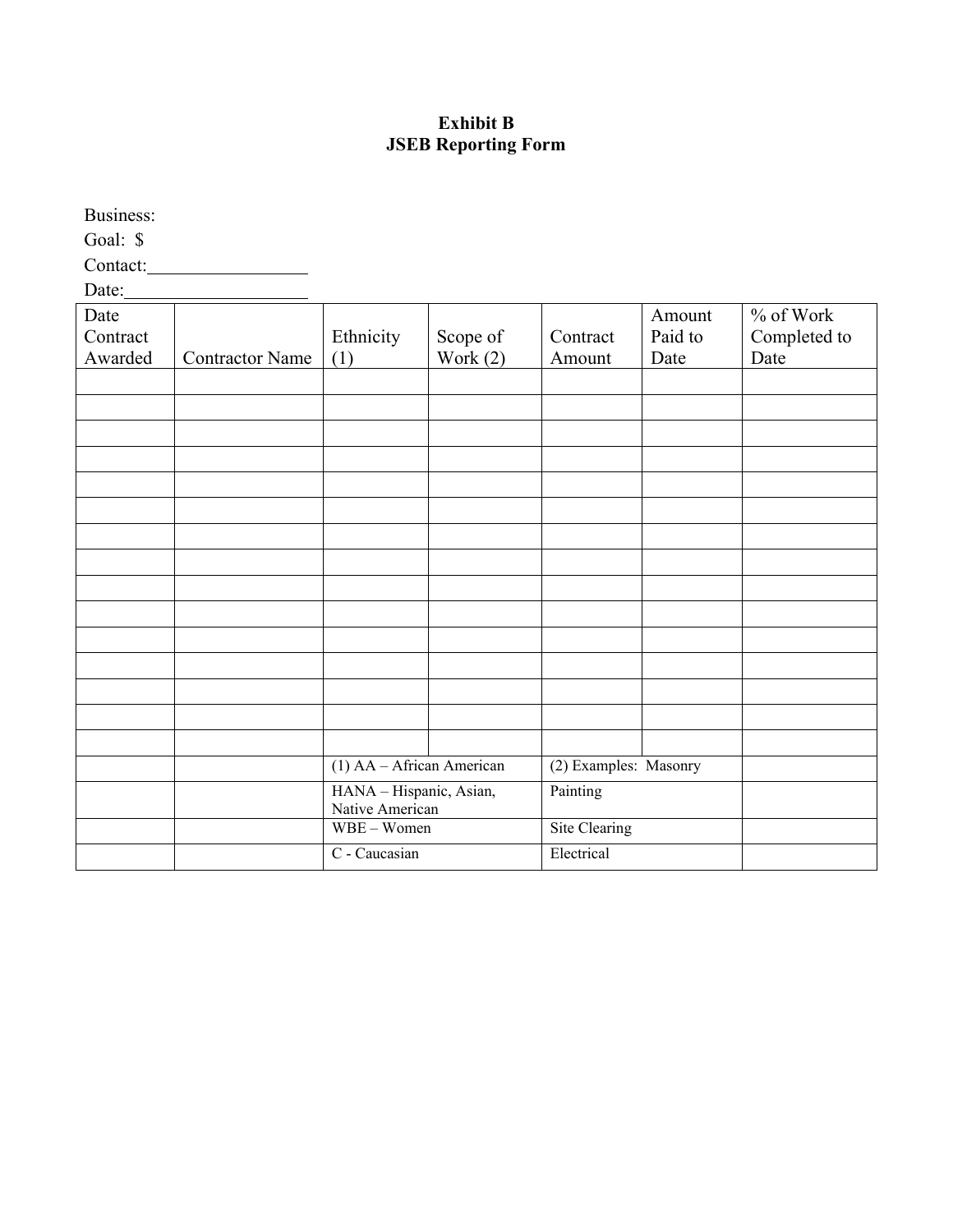# **Exhibit C**

# **Annual Survey 2021**

Please complete the form below as it relates to the project for which you received City or State assistance. Should you have any questions, please call (904) 255‐5447 or email OEDFinance@coj.net. Send completed form to: City of Jacksonville, Office of Economic Development, Finance and Compliance, 117 West Duval Street, Suite 275, Jacksonville, FL 32202, Fax: (904) 630‐1019, Email: OEDFinance@COJ.NET

#### **As of 12/31/2021:**

#### **I. EMPLOYMENT INFORMATION**

| Number of Jobs at Project Site                             | $[1]$ |
|------------------------------------------------------------|-------|
| Number of Jobs at Project Site before Project              | $[2]$ |
| Net New Jobs (subtract line [2] from line [1]              |       |
| Average Wage of New Employees (excluding benefits)         |       |
| Estimated cost of benefits as a percentage of Average Wage | %     |

#### **II. CAPITAL INVESTMENT INFORMATION**

| <b>Project Land Costs</b>                 | $[3]$ \$ |
|-------------------------------------------|----------|
| <b>Project Structure Costs</b>            | $[4]$ \$ |
| <b>Project Equipment Costs</b>            | $[5]$ \$ |
| <b>Other Costs</b>                        | $[6]$ \$ |
| Total Project Costs (sum [3] through [6]) |          |

#### **III. ASSESSED PROPERTY VALUE**

| Assessed Value of Property on 2021 |  |
|------------------------------------|--|
| Duval County Property Tax Bill:    |  |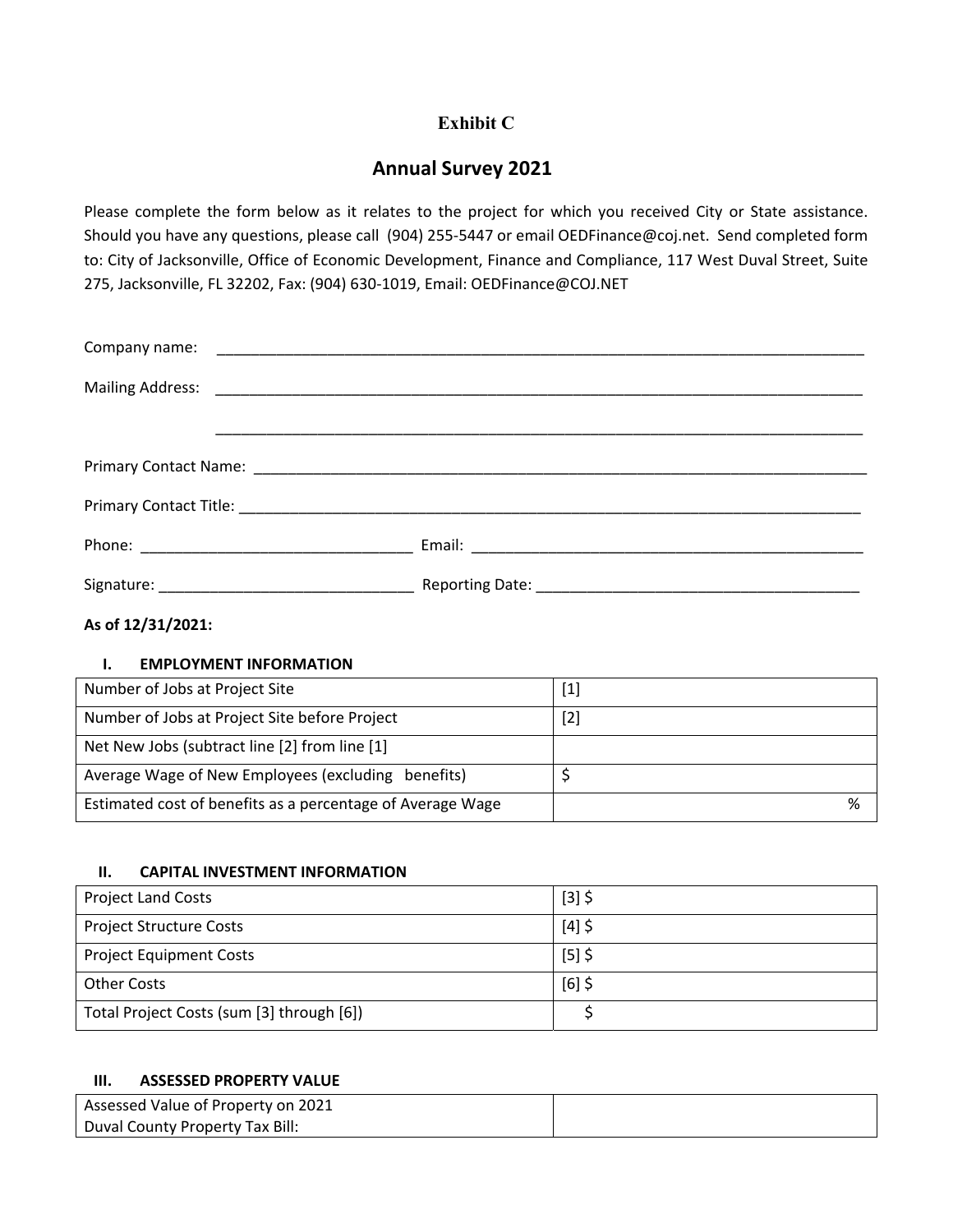| <b>Real Property</b>  | $[7]$ \$         |
|-----------------------|------------------|
| Personal Property     | $[8]$ \$         |
| Total of [7] & [8]    |                  |
| Amount of Taxes Paid: | Date Taxes Paid: |

#### IV. PLEASE PROVIDE A BRIEF DESCRIPTION OF THE STATUS OF THE PROJECT INCLUDING, WHERE APPLICABLE, AN OVERVIEW OF THE TYPE OF JOBS CREATED.

V. PLEASE PROVIDE INFORMATION REGARDING AND COMMUNITY SERVICE ACTIVITIES IN WHICH YOU OR YOUR EMPLOYEES HAVE PARTICIPATED THIS PAST YEAR.

> Revised On File Page 28 of 32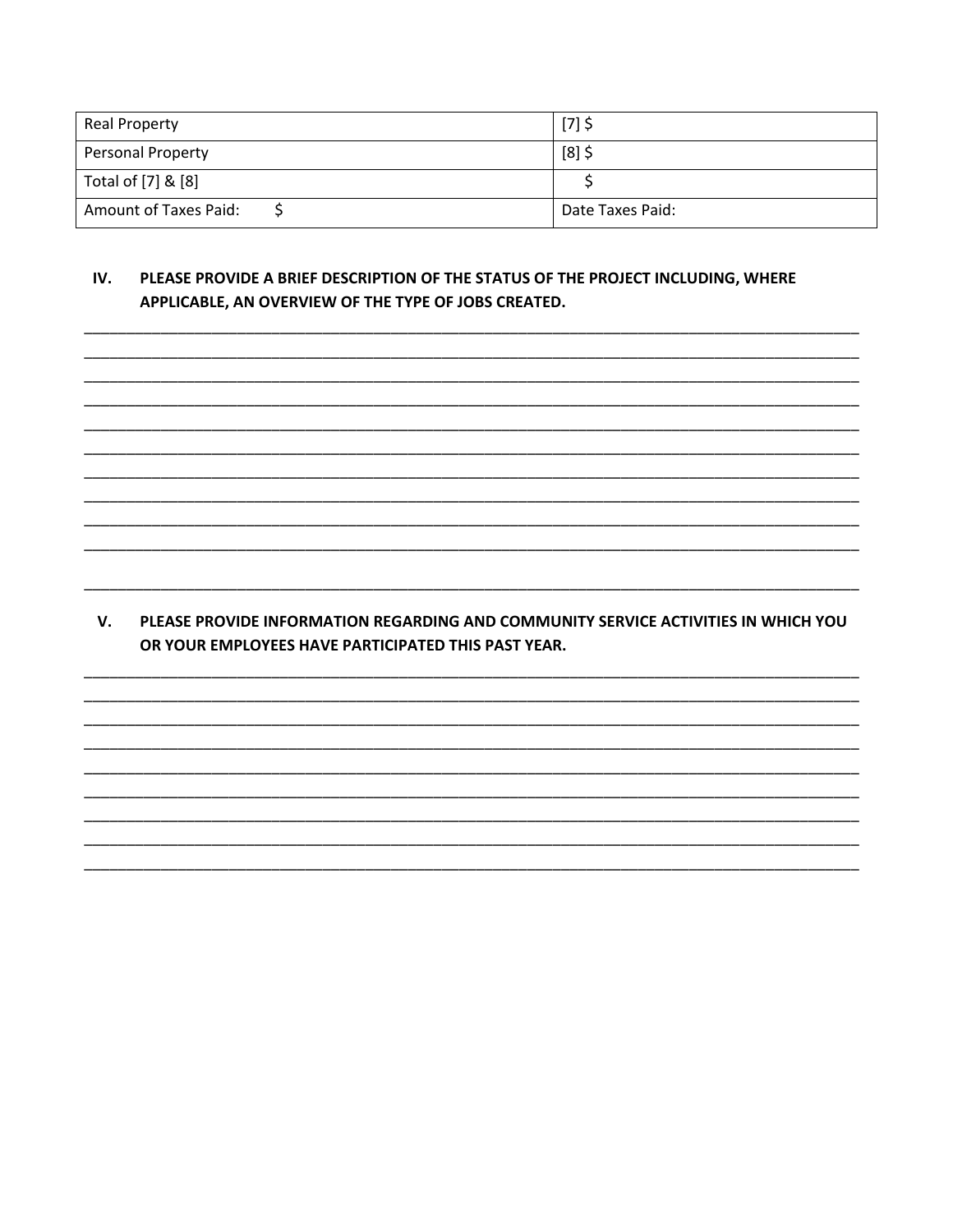## **Exhibit D**

# **Job Report 2021**

Please complete the form below as it relates to the project for which you received City or State assistance. Should you have any questions, please call (904) 255‐5447 or email OEDFinance@coj.net. Send completed form to: City of Jacksonville, Office of Economic Development, Finance and Compliance, 117 West Duval Street, Suite 275, Jacksonville, FL 32202, Fax: (904) 630-1019, Email: OEDFinance@COJ.NET.

This form should be completed to document all jobs located at the project location as required in the Agreement. The first page of this form must be completed. The second page can either be completed with all required information or a report can be run from the company's HR system. Employees listed on this form must be on the Company's payroll as of December 31, 2021. The OED reserves the right to audit the Company's records to verify the information included on this form.

\*By signing this form, I hereby certify that the information in this Job Report and any accompanying documents is true and correct to the best of my knowledge, information and belief. (Please include a signature from a Vice President or **higher ranking officer or in the case of an LLC, a manager or managing member.)**

> **Revised On File Page 29 of 32**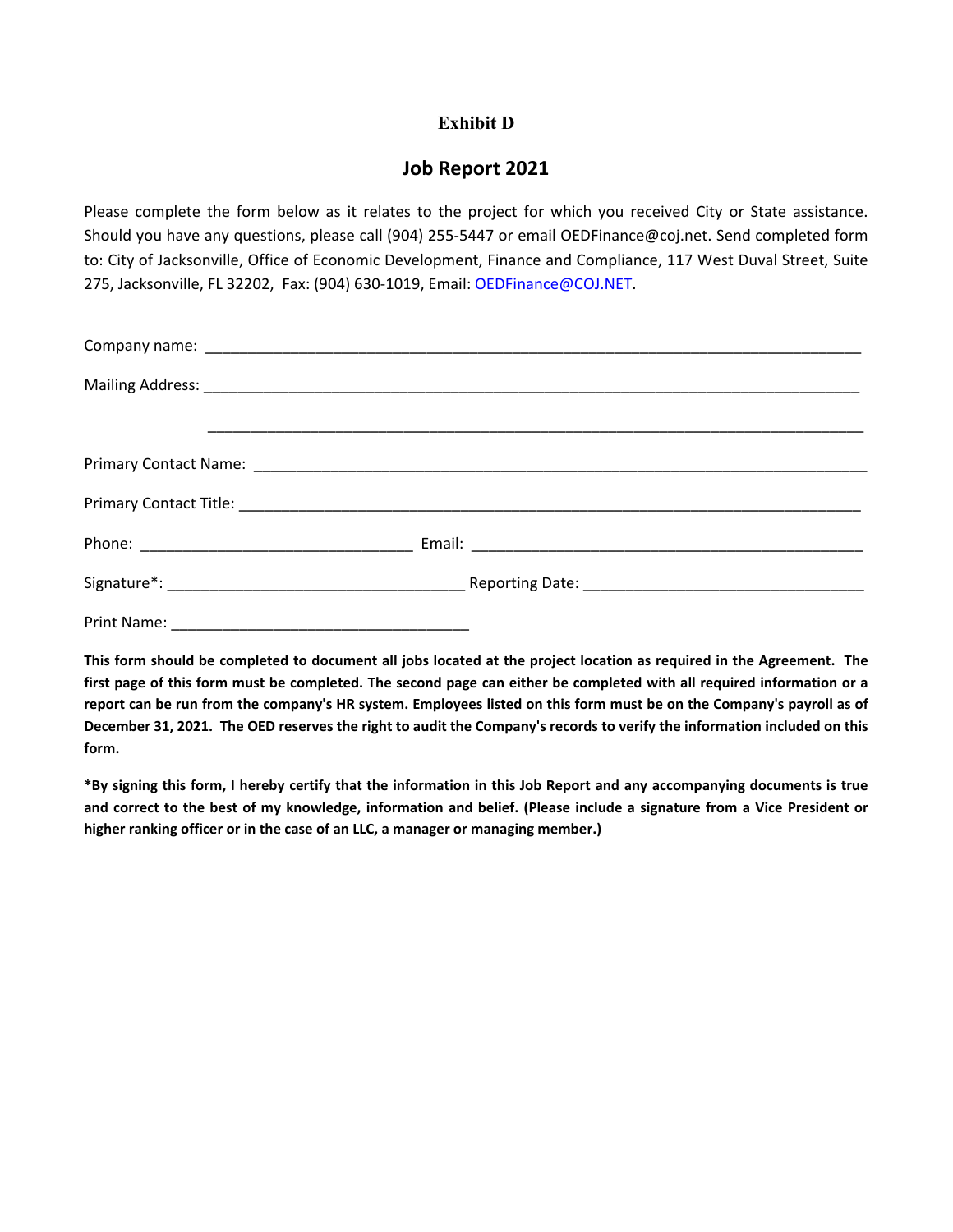| Benefits (Y/N)                                                  |  |  |  |  |  |  |  |  |  |  |  |  |  |  |  |
|-----------------------------------------------------------------|--|--|--|--|--|--|--|--|--|--|--|--|--|--|--|
| Part-Time (PT)<br>Full-Time (FT)/                               |  |  |  |  |  |  |  |  |  |  |  |  |  |  |  |
| (Company or 3 <sup>rd</sup> Party<br>Employee Type<br>Employer) |  |  |  |  |  |  |  |  |  |  |  |  |  |  |  |
| Title                                                           |  |  |  |  |  |  |  |  |  |  |  |  |  |  |  |
| City Residence<br>Employee's                                    |  |  |  |  |  |  |  |  |  |  |  |  |  |  |  |
| ♯<br>$\supseteq$<br><b>Employee</b>                             |  |  |  |  |  |  |  |  |  |  |  |  |  |  |  |
| Name                                                            |  |  |  |  |  |  |  |  |  |  |  |  |  |  |  |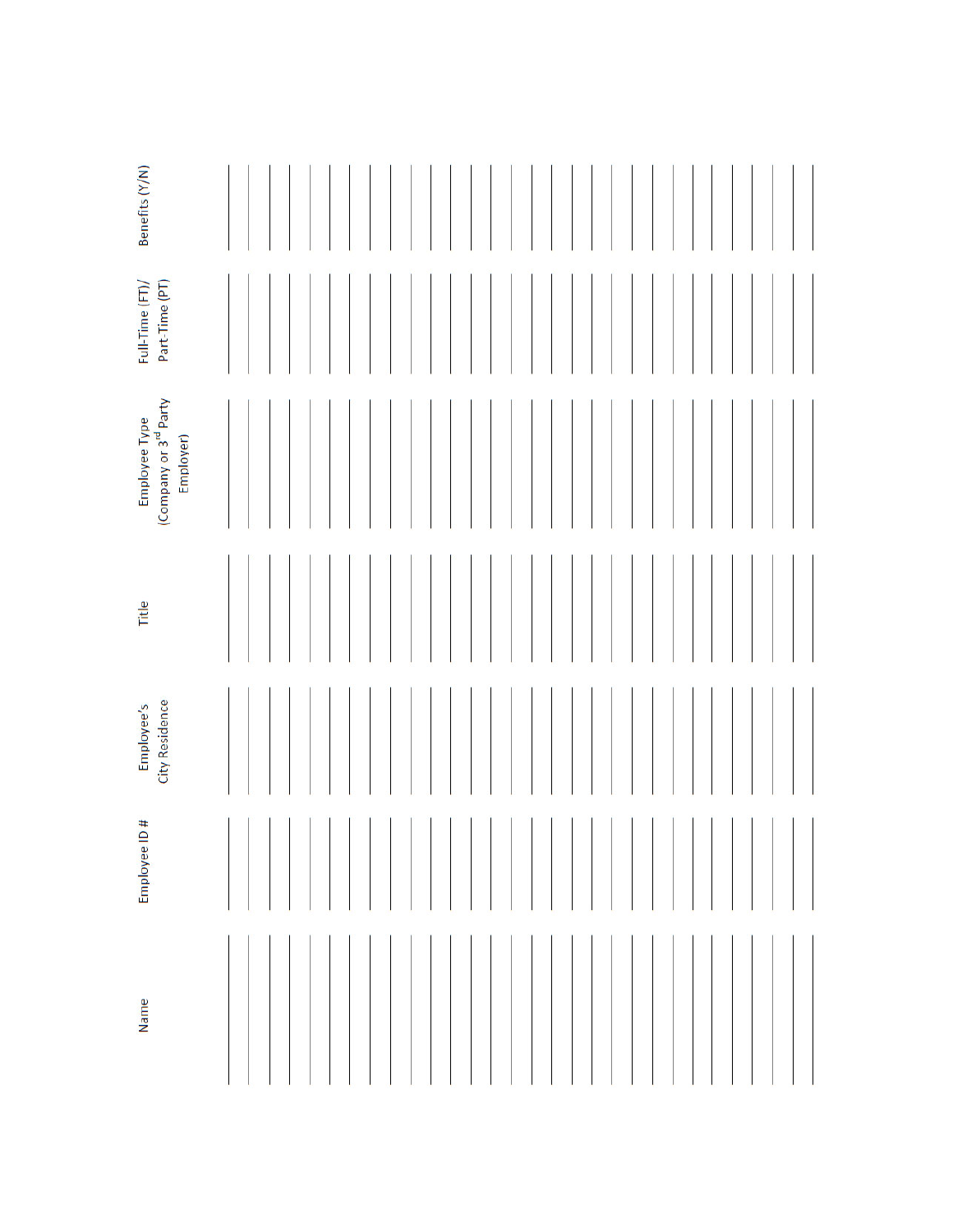# **Exhibit E**

## **Improvements**

JAA will construct and lease to the Company on a site of approximately 57.5 acrs on the northeast side of the Cecil Airport airfield, adjoining Taxiway E, the following improvements:

- 1. An approximately 268,865 square foot, 8-bay hangar;
- 2. 46,182 square feet of office space;
- 3. 49,780 square feet of shop and support space; and
- 4. 8,975 square feet of security and miscellaneous space.